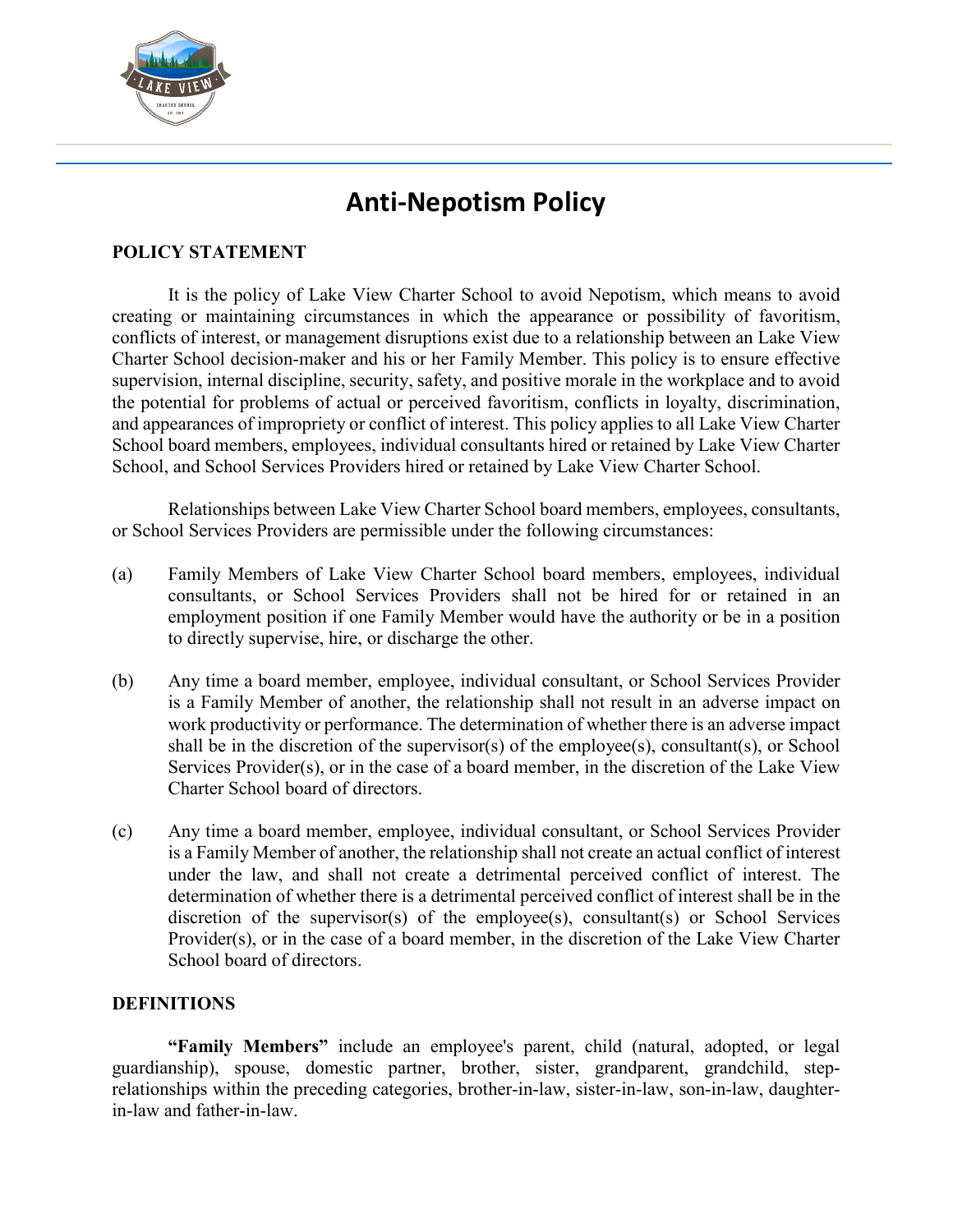**"Nepotism"** describes a work-related situation in which there is the potential for favoritism toward a Family Member (such as giving a job, promotion, biased performance reviews, or more favorable working conditions) on the basis of the familial relationship.

**"School Services Provider"** shall mean any provider of school services to Lake View Charter School, and in the case of an organization shall mean be the responsible individual at such organization that provides school services to Lake View Charter School.

#### **PROCEDURES**

When a Family Member of a current Lake View Charter School board member, employee, individual consultant, or School Services Provider applies to become a board member or employee, or requests to be a consultant or School Services Provider, the Family Member's application/request must be denied if a conflict under this policy exists (e.g., if one Family Member would have the authority or be in a position to directly supervise, hire, or discharge the other). Special circumstances may be reviewed by the Board in the event that Lake View Charter School's best interests would be served otherwise.

When a Family Member of a current Lake View Charter School board member, employee, individual consultant, or School Services Provider applies for a transfer to a new employment position within Lake View Charter School, the Family Member's application must be evaluated to determine whether a conflict under this policy exists. If a conflict exists, the application for transfer must either be denied or one of the Family Members must seek a position transfer to avoid the conflict, if any such opportunity exists. In the event that no such opportunity exists, the application for transfer must be denied.

In implementing this policy, it is permissible to ask an applicant, potential consultant, or School Services Provider to state whether he or she has a Family Member who is presently employed by or on the board of Lake View Charter School , but such information may not be used as a basis for an employment decision except as stated herein.

When a relationship that creates a conflict with this policy occurs during employment, Lake View Charter School will attempt to arrange a transfer or change in position/duties to eliminate the conflict. If a suitable transfer/change in position/duties is not available, one of the employees may be separated from service. Every attempt will be made to effect transfer or separation on the basis of agreement between the employees involved and Lake View Charter School. If a mutual agreement is unattainable, the Board will determine, in Lake View Charter School's best interest, which employee is to be transferred or separated.

#### **RESPONSIBILITIES**

The Executive Director or designee shall coordinate with the current employee's direct supervisor to develop appropriate plans to ensure that a Family Member's employment does not conflict with this policy. If the situation cannot be resolved by a transfer, then the Executive Director or designee will deny the application for employment. Special circumstances may be reviewed by the Board in the event that Lake View Charter School's best interests would be served by the employment of a Family Member.